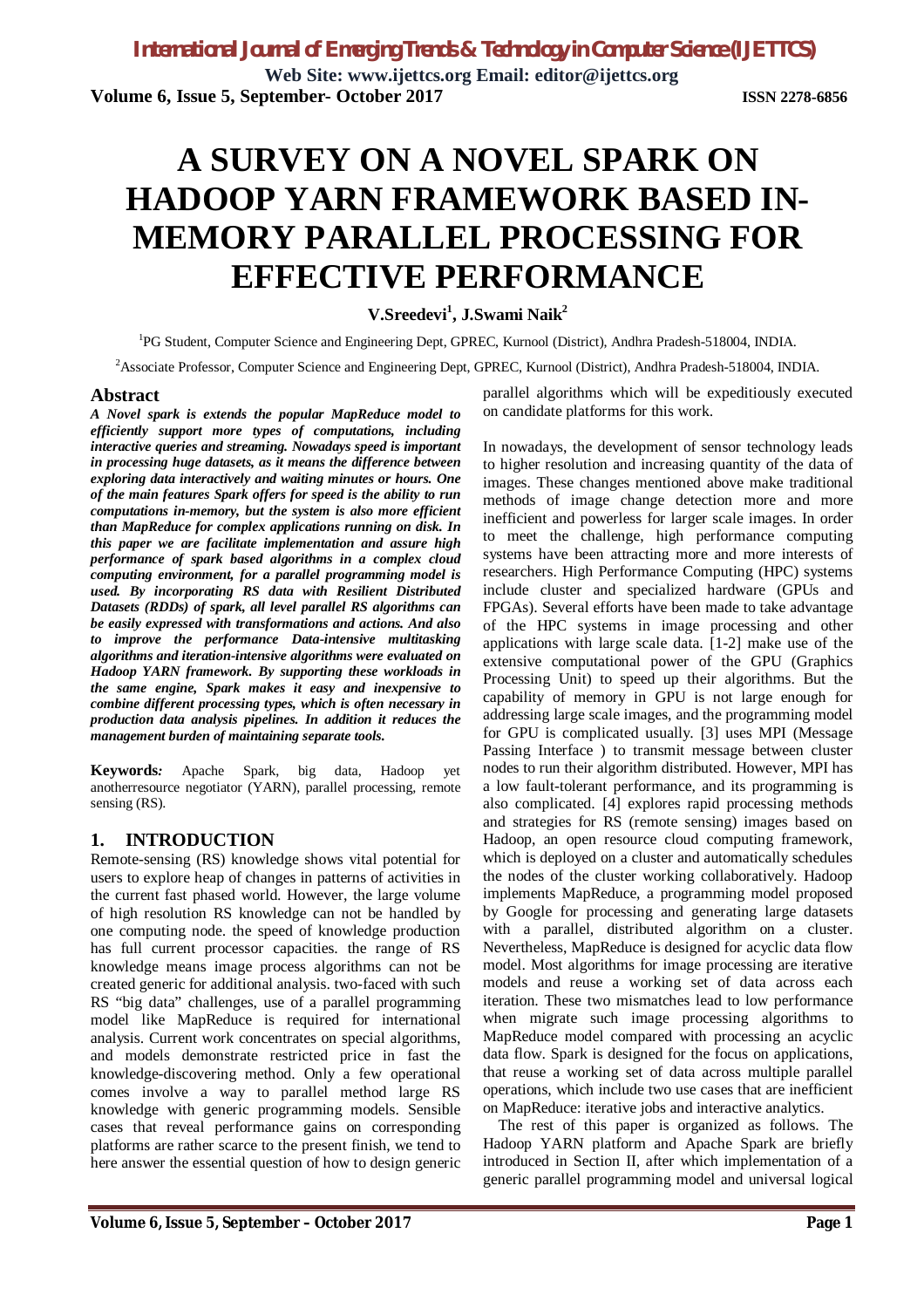**Web Site: www.ijettcs.org Email: editor@ijettcs.org**

# **Volume 6, Issue 5, September- October 2017 ISSN 2278-6856**

image partition method are described in Section III. In Section IV, the experimental environment and results of the case and algorithms use are introduced, followed with a discussion in Section V. Finally, conclusion and future work are introduced in Section VI.

#### **2. USING SPARK ON HADOOP YARN**

Spark need the resources to do the computation and Yarn manage all the resource (CPU cores and memory) on the cluster. Understand how Spark communicate with Yarn to finish all the tasks could help us better analyse the different Spark problem. Hadoop Yarn has 3 components: Resource Manager (RM), Application Master (AM) and Node Manager (NM). Spark on Yarn support 2 deploy mode, "cluster" and "client", the only different is your SparkDriver running inside or outside of a Yarn Container, cluster mode, which is normally used on the production system. The code source is base on Spark 2.0. When start a Spark application by spark-submit command, in SparkSubmit (1k line size static class), on cluster mode, the class org.apache.spark.deploy.yarn.Client will be executed. The first thing is to submit a Yarn application to Yarn Resource Manager (RM). On more detail, this include creating, starting a YarnClient object from Apache Yarn library, and calling its createApplication() method. With first received GetNewApplicationResponse instance from Yarn, we check whether the max memory resource capability is enough for launch the Spark Driver and Executors. Then it create the ContainerLaunchContext (all the JVM options are here, also specific the AM executable class name org. apache. spark. deploy. yarn. Application Master), and the Application Submission Context (app's tags, max attempts, capability required), call submit Application() of Yarn Client to finally submit the new application. In the end, waiting for RM to launch the AM on the first allocated container. In the run() method of AM, it will start a single Thread (called DriverThread) to execute the user class specific in— class JVM parameter (this is the Main class of your Spark application). Spark application Driver will be initialised in this Thread. A lot of checks and initialisations will happen when the Spark Context has be created. The main different with Yarn is in create Task Scheduler() of Spar Context class, it will return one instances of Yarn Scheduler and one Yarn Scheduler Backend. Here the YarnScheduler is very similar to the Task Scheduler Impl, but the Yarn Scheduler Backend is the bridge between the Yarn containers and Spark tasks.

Continue inside of AM, AM register itself to Yarn RM Client, and get back a instance of YarnAllocator. Spark Yarn RM Client is just a wrapper for the the Yarn's AMRM Client to handle the registering and unregistering the AM with Yarn RM. Once AM got this Yarn Allocator, first thing is call its allocateResources() method, this will use Yarn's AMRM Client to allocate all the containers (executors) for the first time (all the target Num Executors are come from the SparkConf). Next major thing is to launch a ReporterThread which keeping call allocateResources() and do some sleep. For each container allocated successfully, in the runAllocatedContainers() method of Allocator, it will launch one instance of

ExecutorRunnable to start the Executor in this container. ExecutorRunnable prepare the container's command(run java command for CoarseGrainedExecutorBackend class), set up the container's environment, and call startContainer() of Yarn NMClient to finally start an Executor in the container. Spark use RM, AM and NM to start the Driver and Executors in Yarn containers. The main containers's handling work is done by YarnAllocator. Allocator has the status of all the running and failed Executors, its allocateResources() method will be called by AM periodically. YarnAllocator also deal with this PreferredLocalities, handle the completed containers, keeping update the resource request for RM Manage all the running containers for a Spark application is a busy job



Fig. 1. Architecture of Spark YARN model.

# **3. RELATED WORK**

#### **A. NaiveBayesModel**

Naive Bayes is a simple multiclass classification algorithm with the assumption of independence between every pair of features. Naive Bayes can be trained very efficiently. Within a single pass to the training data, it computes the conditional probability distribution of each feature given label, and then it applies Bayes' theorem to compute the conditional probability distribution of label given an observation and use it for prediction.

MLlib supports multinomial naive Bayes and Bernoulli naive Bayes. These models are typically used for document classification. Within that context, each observation is a document and each feature represents a term whose value is the frequency of the term (in multinomial naive Bayes) or a zero or one indicating whether the term was found in the document (in Bernoulli naive Bayes). Feature values must be nonnegative. The model type is selected with an optional parameter "multinomial" or "bernoulli" with "multinomial" as the default. Additive smoothing can be used by setting the parameter  $\lambda \lambda$  (default to 1.01.0). For image classification, the input feature vectors are usually sparse, and sparse vectors should be supplied as input to take advantage of sparsity. Since the training data is only used once, it is not necessary to cache it.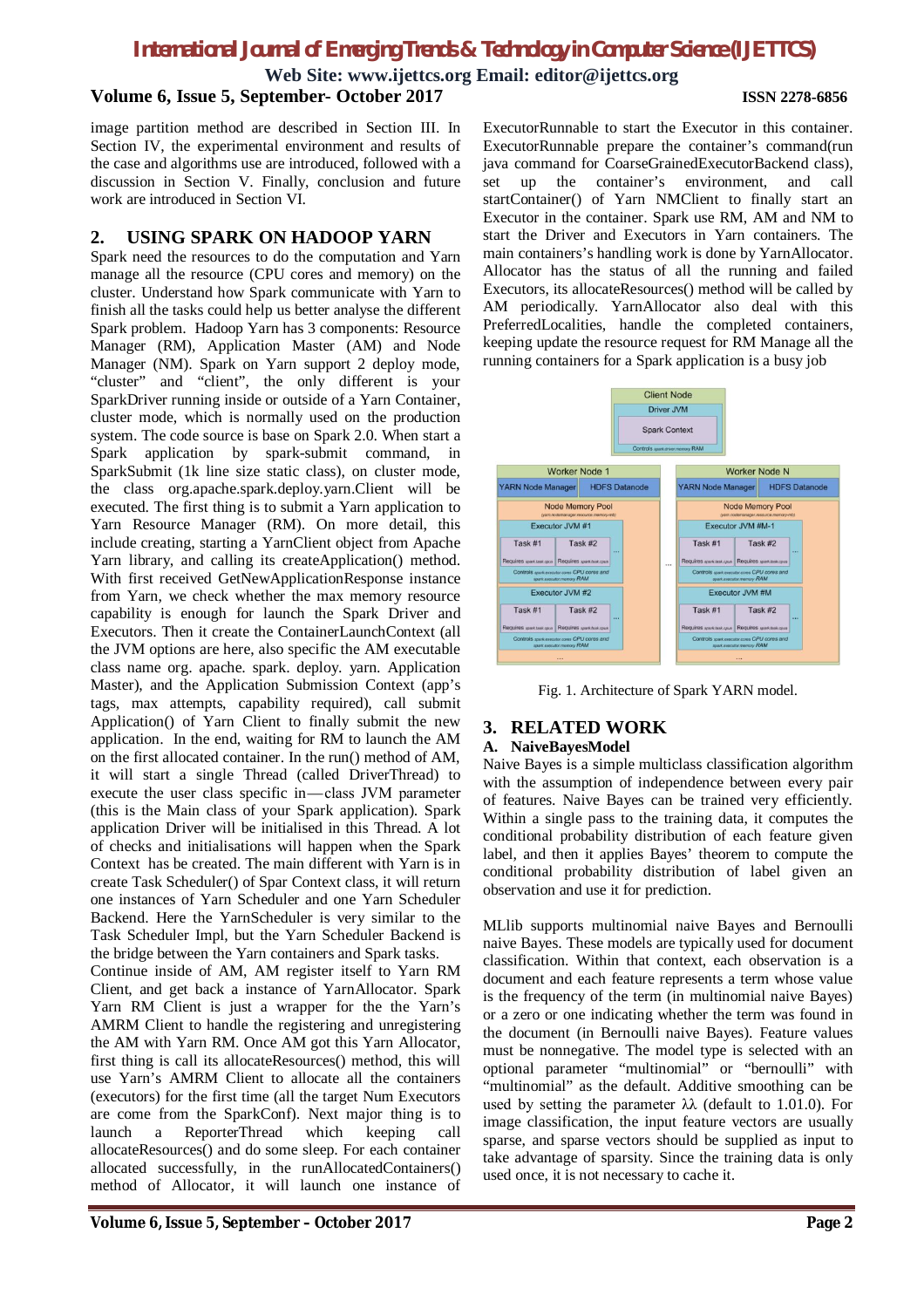**Web Site: www.ijettcs.org Email: editor@ijettcs.org Volume 6, Issue 5, September- October 2017 ISSN 2278-6856**

#### **B. SVMModel**

The linear SVM is a standard method for large-scale classification tasks. It is a linear method as described below in equation, with the loss function in the formulation given by the hinge loss:

$$
L(w;x,y):=max\{0,1-ywTx\}
$$

By default, linear SVMs are trained with an L2 regularization. We also support alternative L1 regularization. In this case, the problem becomes a linear program.

The linear SVMs algorithm outputs an SVM model. Given a new data point, denoted by xx, the model makes predictions based on the value of wTxwTx. By the default, if wTx≥0wTx≥0 then the outcome is positive, and negative otherwise.

#### **C. RS Datasets**

For this experiment, we have taken continuous remote sensor images from various test drive cars as described below. Dataset -1Name: Traffic Remote Sensor Images Size: 130GB Number of images: 30,249 Image Resolution: 1280 x 960 Dataset -2 Name: Test Drive Remote Sensor Images No. of Sensors: 6 Full dataset Size: 233GB Number of images: 7200 per each sensor Total No. of images: 7200x6=43,200 Image Resolution: 1280 x 960



**Fig 2:** Sample data for testdata-1

#### **D. Implementation Model**

Since RDD can only be created from stable storage such as HDFS or other RDDs, Spark-based algorithms that process RS data stored in HDFS suffer the impacts of image partition scale. Scale is not only related to efficiency in generating key/value records, but also the scale is highly correlated with algorithms for implementation and faulttolerant cost recovery. Al the RS images are processed using spark with RDD. Suppose that the total N megabytes of RS data are stored in HDFS and the default HDFS block size is M megabytes, and that the HDFS replication factor is denoted as factor. Let disk I/O rate be V MB/s, the pixel numberof a RS image be proportional to the size of the RS image, and each pixel be I bytes. Suppose that there are H

hosts and each has C MB/s processing speed. Assuming scheduling costs are negligible, the total processing time T for the simplest operations such as inversion of the pixel digital number can be formulated as following:

$$
T = \frac{\frac{N}{M} \times \left(\frac{M}{V} + \frac{2^{20} \times M}{IC}\right)}{factor \times HC}
$$

where the numerator represents the time required to read all pixels from HDFS, and the denominator represents the sum of processing capacities of the underlying hardware. The two components in the bracket of the numerator represent time cost to read data, and time cost for key/value records gener-ation, respectively. As shown in the above formula, the time cost of key/value records generation is unrestricted.

# **4. RESULTS AND ANALYSIS**

#### **A. Experiment Environment**

The experiment environment consisted of three nodes. We used 1 Dell PowerEdge inspiron server, with 500 GB disk. We employed an Oracle Virtual Box 5.0.0 to create three virtual nodes. To monitor cluster performance, a Ganglia monitor (core 3.6.0) is used [48]. The first three nodes in Table I adapt as OS Ubuntu 14.04.2 LTS, while the others adapt Ubuntu 12.04.5 LTS. The Hadoop version used is hadoop-2.4.0. The Spark version is Spark 1.4.0. The Scala interpreter version is Scala 2.10.4. The JDK version is JDK 1.7.0\_45. The cluster is heterogeneous with different hardware (servers, workstations, and PCs), different networks (two subnetworks), and different operating systems (Windows and Linux). Computing nodes having better performance are configured with less disk space, while nodes with fewer CPUs are configured with more storage disks. To optimize the execution of Spark applications on a Hadoop YARN model, parameters were tuned according to Cloudera's Guide [49]. Specifically, we preserved the necessary memory space for OS and its daemon services using "yarn. nodemanager. resource. memory-mb" to limit the amount of physical memory, in MB, that can be allocated for containers. Also configured parameters are "yarn.scheduler.minimum-allocation-mb", yarn.app.mapreduce.am.resource.mb" which control the smallest amount of physical memory, in MB, that can be requested for a container and the physical memory requirement, in MB, that can be allocated for AMs, respectively. YARN container were set with at least 2 GB physical memory. AMs were configured with at least 4 GB memory by configured the two parameters in "yarnsite.xml" file. Many of parameters were tuned according to our tens of experiments, we expected that containers with 2 GB memory and AMs with 4 GB memory could satisfy many data-intensive algorithms. The total usable memory for applications of thecluster was 150 GB. Other configurations such as JVM heap size were also considered. As shown in Table I, daemons of the Hadoop master the Spark master were running on the same nodes, with other nodes being used for storage and computing. RS data were previously uploaded to HDFS. The default block size of HDFS was 128 MB, and the replication factor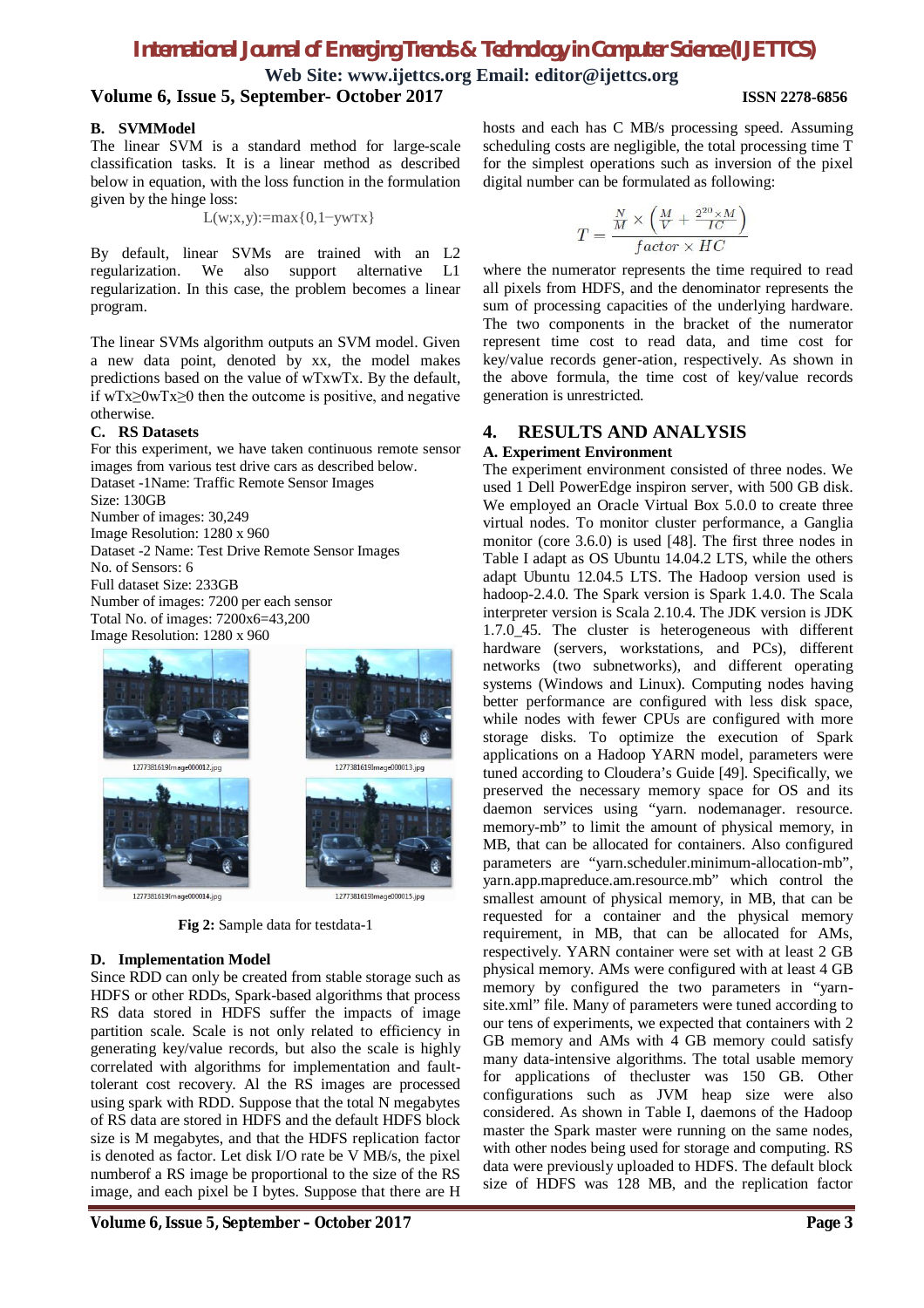**Web Site: www.ijettcs.org Email: editor@ijettcs.org**

# **Volume 6, Issue 5, September- October 2017 ISSN 2278-6856**

equaled 3. The heterogeneous cluster was used to simulate the infrastructure used in data centers which consist of many commodity PCs.

#### **B. Experiment Design**

We have tracked all the time taken by spark for processing the images to analyze the performance of spark.



**Fig 3:** Implementation flow

On average, there were 30 GB of memory used for caching data in the whole procedure. There were at most 40 GB of memory used to cache intermediate data. The results demonstrated that 20%–26% of memory would be used to cache data (30/150GB = 0.2,40GB/150GB = 0.26). Nearly 46% of memory would be employed to cache data and execute tasks (70 GB/150 GB = 0.513). This is why many tasks completed in milliseconds as shown in Table III. The load/process footprints showed that even the data-intensive algorithms FVC cannot exceed the entire cluster computing capacity. An interesting phenomenon appeared in the procedure of FVC calculation. From time 0:00 to 1:00, there would be an obvious wave peak, while in the rest of time, there would be a wave trough as shown in Fig. 6. The wave peak indicated that there would be many data caching and shuffle operations occur-ring before actual RS indices calculating stages. The wave trough reflected that the calculating stages would be locally exe-cuted with limited network communication as shown in Fig. 7. The results showed that Spark-based algorithms employ distributed memory to cache data and have constrained networking communication.All of above results show that the strip-oriented parallel programming method is suitable for data-intensive multitasking RS algorithms. Even when the volume of RS data exceeds the size of usable cluster memory, algorithms can obtain perform gains

#### **Efficiency of resizing the images:**

We designed a Spark algorithmthat changed pixel digital numbers and count numbers of strips of images. On a Spark standalone model, the algorithm took 150 milliseconds to modify each pixel of 1280X960 strips from 150 GB images, while 30,249 were taken to modify each pixel of 30,24,500 strips from 130 GB images, and 150 s were spent to modify each pixel of 4,56,000 strips from 130 GB images.



**Fig 4:** Image conversion time for each image

We implemented two algorithms, using spark on YARN model. Supposing an image has *N* rows and *M* columns, and each row is small enough to fit in memory. The three filtering primitives are used to obtain three RDDs that represent 0 to *N*-2 rows of the image represented as RDD1, 1 to *N*-1 rows of the image represented as RDD2 and 2 to *N* rows of the image represented as RDD3, respectively. Before applying two joining transformation primitives, two mapping transformation would be applied on RDD2 and RDD3 to change their row numbers to 0 to *N-*2. Rows that have the same keys are then joined togetherusing two joining primitives so that the final RDD can be used to parallel apply Sobel functions on multiple rows need. Although the implementation is not take consideration of edge effect, the example shows that Strip parallelization can tackle the type of parallel. Even when processing a 30 MB image, it took nearly 5s.as shown in above image.

In the below image, 34MB image is processed in SPARK on YARN model just 10secods so Spark on YARN model gives very good resuls as it is an in-memory processing. "WholeFileInputFormat," frequently used in image processing, introduces a zero partition policy [14]. Therefore, only one mapper instance will be generated to first read all image data and to then process each image in single node. Thus, it is much more inefficient as expected. The "Spark local [200]" model here exhibited a compelling advantage over MapReduce. This model is similar to a multiple-threads model, in which the Spark master and Spark executors are all in one machine. Although it is not reasonable to compare MapReduce with this model, the results show obvious performance gains when it is performed with YARN.



**Fig 5:** Image processing in YARN

#### **Volume 6, Issue 5, September – October 2017 Page 4**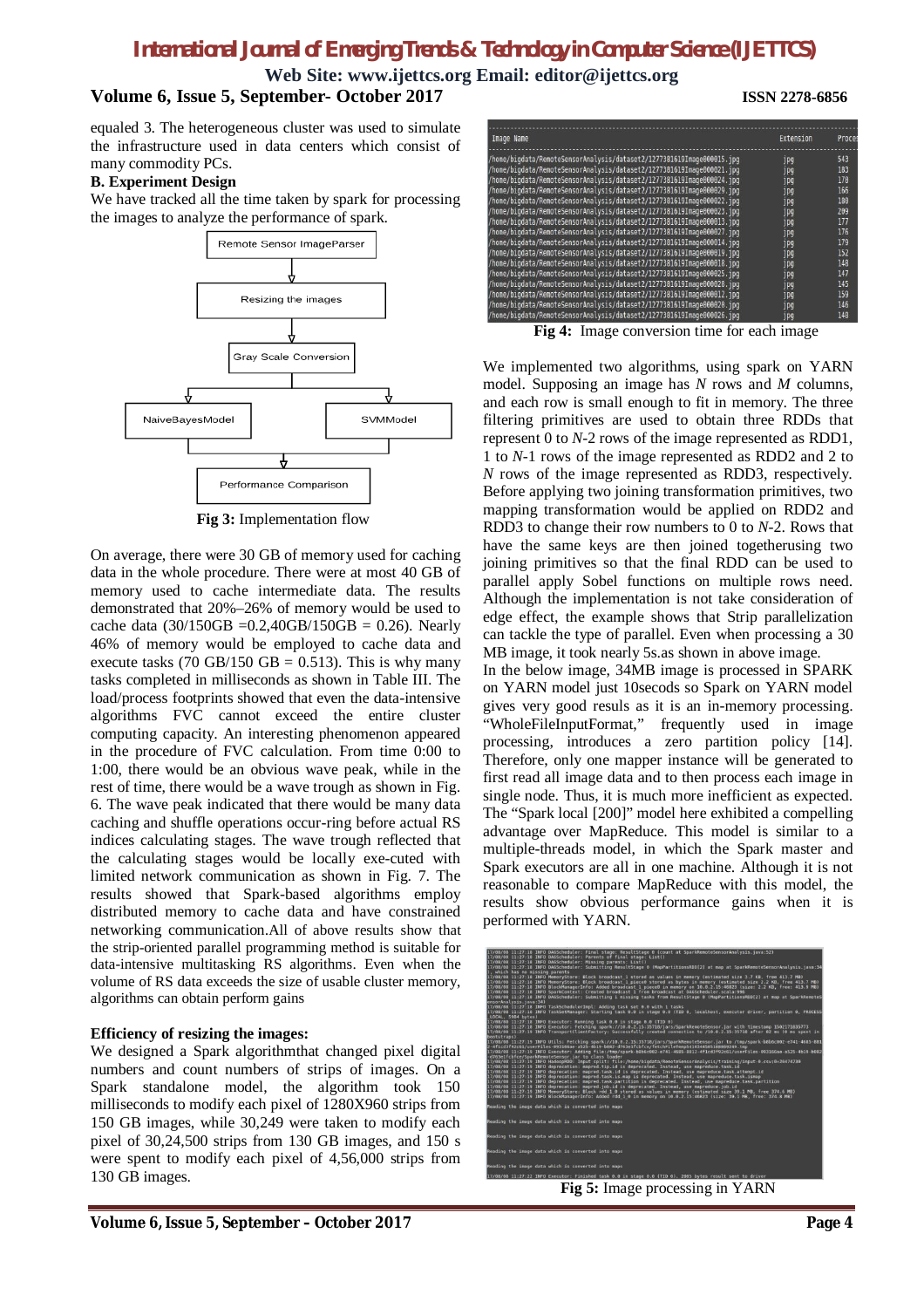**Web Site: www.ijettcs.org Email: editor@ijettcs.org**

#### **Volume 6, Issue 5, September- October 2017 ISSN 2278-6856**

# **5. DISCUSSION**

To coordinate preparing and investigation of expansive scale RS information, we utilized the in-memory computing system known as Apache Spark in this paper. As is known. Notwithstanding, programming against the extraordinary equipment requires countless particular procedures to unequivocally exchange information between the PCI gadgets. Message passing interface (MPI) and CUDA libraries are generally embraced in RS calculations to advance their proficiency. Furthermore, applying the programming strategy is fairly troublesome and requires very much planned booking calculations to adjust workloads amongst CPU and GPU [65]. In this way, the programming model is not appropriate for coordinating preparing and examination of substantial scale RS information. Spark based RS calculations utilize abnormal state programming model and would be effortlessly executed as presented early. Since spark uses RDDs to speak to information apportioned crosswise over circulated hubs, change capacities are equipped for being serialized to every hub and executed locally. In this way, the cost of express information exchanges of extensive information obstructs between handling units is dispensed with. The Spark engine has hidden much booking and blame handler detail as well. Therefore, researchers can focus on algorithmic rationale instead of low-level correspondence control advancements and assignment planning. Hadoop has turned into the most broadly utilized stage for circulated capacity and parallel handling expansive volumes of information. One of its successors, Hadoop YARN, can powerfully rent holders to structures with high unwavering quality and adaptation to non-critical failure limit, and is generally utilized as a part of distributed computing situations. This intense stage for information operations was likewise utilized as a part of this work.<br>Other surely understood GCP likewise adjust Other surely understood GCP likewise adjust administrations situated models for concealing the assortment of processing hubs. Be that as it may, Hadoop YARN use virtualization advancements as opposed to web administrations to this end. YARN compartments are an on-request registering asset and information put away in HDFS that can be parallel handled with MapReduce programming model. In this way, it might be more possible. In any case, the effectiveness of MapReducebased RS calculations is very corresponded with all around outlined intelligent pictures parcel, which tormented both programming issues and I/O issues.

# **6. CONCLUSION AND FUTURE WORK**

In this paper, we propose a novel spark on hadoop yarn framework based in-memory parallel processing model for integrated processing and analysis of large-scale RS data using Spark on a Hadoop YARN platform.By using strip reflection of RS data and Spark RDDs, all-level RS parallel calculations can be communicated independently of the assortment of picture designs and proficiently executed in a heterogeneous distributed computing condition. RS calculations can be parallelized with mapping, joining, and sifting primitives and P2P-based communicate factors. Our analyses demonstrate that

Spark-based RS calculations can productively process vast scale volume of RS data notwithstanding when data volume surpasses memory limit. It was conceivable to process 45 million pixels in 1 s on a little heterogeneous group. Applying complex changes on the greater part a terabyte of RS data finished in a couple of hours. Sharing an expansive volume of data in multitasking RS calculations has restricted effect on the productivity of Spark-based RS calculations. Almost 51.3% memory would be utilized to store data and execute errands, and close to 3% mistakes would happen in data serious calculation stages. Spark-based RS calculations can perform productively, and picture sizes have constrained effect on them. data concentrated unpredictable parallel calculations can be more strong and productive if given more YARN compartments. Contrasted and Spark on Mesos demonstrate, Spark on YARN model can be 1.7× quicker for both joining-escalated and iterative-serious RS calculations. The strip-situated programming empowers RS pictures being mapped to dispersed vectors and, in this manner, parallel RS calculations in light of the model can flawlessly incorporate with Spark MLlib. Besides, they can be effectively transplant to other YARN groups with no alteration for intercluster preparing RS enormous data.. Our future work will focus on optimizing a global cache for Apache Spark and on deep learning from massive RS data for estimation of vehicle accidents prediction based on remote sensor image processing.

#### **References**

- [1]. J. Famiglietti, A. Cazenave, A. Eicker, J. Reager, M. Rodell, and Velicogna, "Satellites provide the big picture," Science, vol. 349, pp. 684–685, 2015.
- [2] Y. Ma et al., "Remote sensing big data computing: Challenges and opportunities," Future Gener. Comput. Syst., vol. 51, pp. 47–60, 2015.
- [3] H. Xia, H. A. Karimi, and L. Meng, "Parallel implementation of Kaufman's initialization for clustering large remote sensing images on clouds," Comput. Environ. Urban Syst., 2014, in progress, Corrected Proof.
- [4] J. Li, L. Meng, F. Z. Wang, W. Zhang, and Y. Cai, "A map-reduce-enabled SOLAP cube for large-scale remotely sensed data aggregation," Comput.Geosci., vol. 70, pp. 110-119, 2014.
- [5] L. Mascolo, M. Quartulli, P. Guccione, G. Nico, and I. G. Olaizola, "Distributed mining of large scale remote sensing image archives on pub-lic computing infrastructures," arXiv preprint arXiv:1501.05286, 2015.
- [6] R. Giachetta, "A framework for processing large scale geospatial and remote sensing data in map reduce environment," Comput. Graph., vol. 49, pp. 37–46, 2015.
- [7] Z. Sun, F. Chen, M. Chi, and Y. Zhu, "A spark-based big data platform for massive remote sensing data processing," in Data Science, New York, NY, USA: Springer, 2015, pp. 120–126.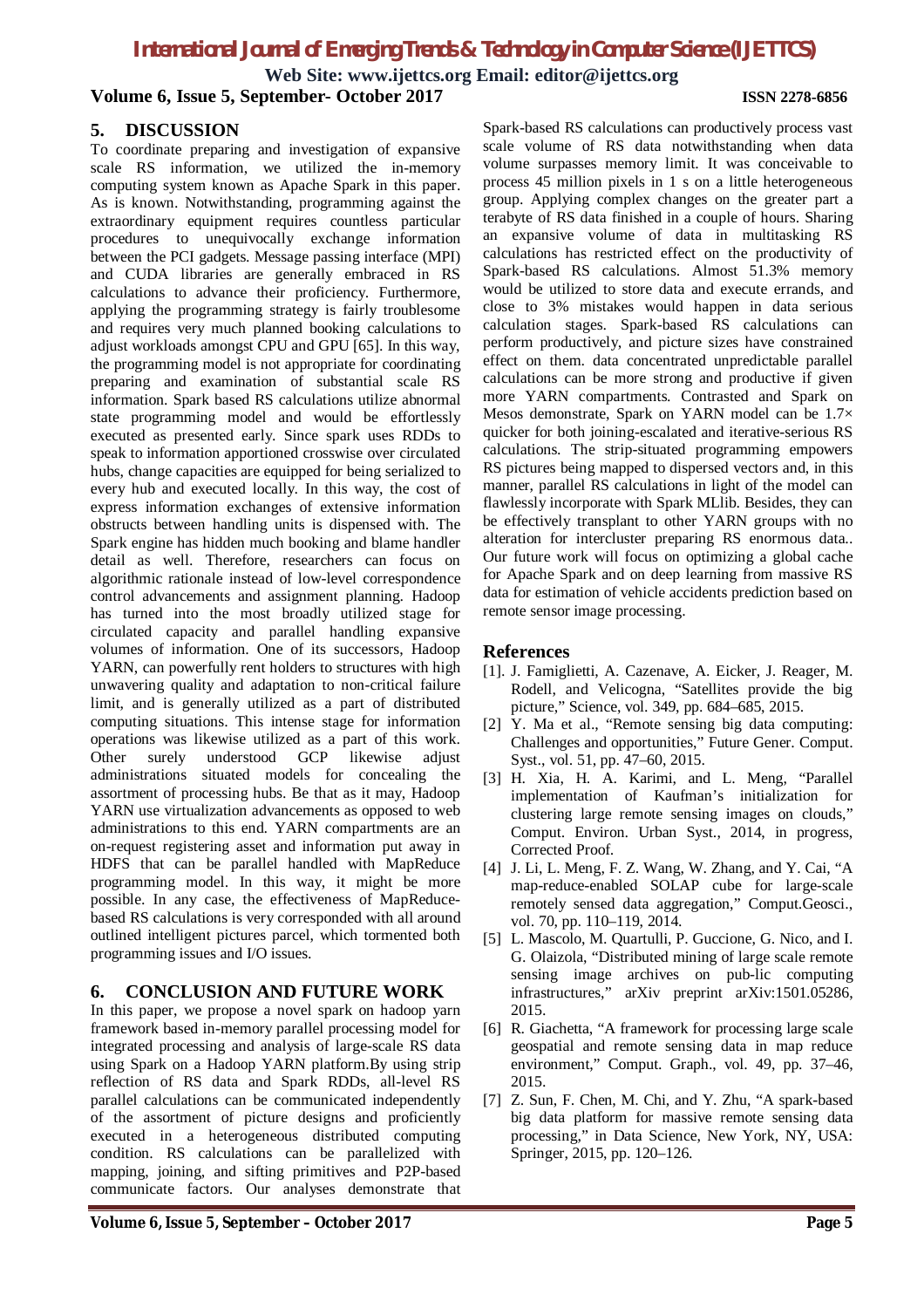**Web Site: www.ijettcs.org Email: editor@ijettcs.org**

# **Volume 6, Issue 5, September- October 2017 ISSN 2278-6856**

- [8] R. Giachetta and I. Fekete, "A case study of advancing remote sensing image analysis," ActaCybernetica, vol. 22, pp. 57–79, 2015.
- [9] C. Lee, S. D. Gasster, A. Plaza, C.-I. Chang, and B. Huang, "Recent developments in high performance computing for remote sensing: A review," IEEE J. Sel. Topics Appl. Earth Observ. Remote Sens., vol. 4, no. 3, pp. 508–527, Sep. 2011.
- [10]F. Van Den Bergh, K. J. Wessels, S. Miteff, T. L. Van Zyl, D. Gazendam, and A. K. Bachoo, "HiTempo: A platform for time-series analysis of remote-sensing satellite data in a high-performance computing environment," Int. J. Remote Sens., vol. 33, pp. 4720–4740, 2012.
- [11]G. Giuliani, N. Ray, and A. Lehmann, "Grid-enabled spatial data infrastructure for environmental sciences: Challenges and opportunities," Future Gener. Comput. Syst., vol. 27, pp. 292–303, 2011.
- [12]M. Peter and G. Timothy, "The NIST definition of cloud comput-ing," NIST special publication, 800- 145, U.S. Department of Commerce, vol. 9, 2011.
- [13]P. Wang, J. Wang, Y. Chen, and G. Ni, "Rapid processing of remote sens-ing images based on cloud computing," Future Gener. Comput. Syst., vol. 29, pp. 1963–1968, 2013.
- [14]M. H. Almeer, "Cloud hadoop MapReduce for remote sensing image analysis," J. Emerg. Trends Comput. Inf. Sci., vol. 3, pp. 637–644, 2012.
- [15]F.-C. Lin, L.-K. Chung, C.-J. Wang, W.-Y. Ku, and T.-Y. Chou, "Storage and processing of massive remote sensing images using a novel cloud computing platform," GISci. Remote Sens., vol. 50, pp. 322–336, 2013.
	- M. P. Bajcsy, A. Vandecreme, J. Amelot, P. Nguyen, J. Chalfoun, and Brady, "Terabyte-sized image computations on hadoop cluster plat-forms," in Proc. IEEE Int. Conf. Big Data, 2013, pp. 729–737.
- [16]Y. Bu, B. Howe, M. Balazinska, and M. D. Ernst, "HaLoop: Efficient iter-ative data processing on large clusters," Proc. VLDB Endowment, vol. 3, pp. 285– 296, 2010.
- [17]Y. Zhang, Q. Gao, L. Gao, and C. Wang, "iMapReduce: A distributed computing framework for iterative computation," J. Grid Comput., vol. 10, pp. 47–68, 2012.
- [18]F. Pan, Y. Yue, J. Xiong, and D. Hao, "I/O characterization of big data workloads in data centers," in Big Data Benchmarks, PerformanceOptimization, and Emerging Hardware, New York, NY, USA: Springer,2014, pp. 85–97.
- [19]K. Kambatla and Y. Chen, "The truth about MapReduce performance on SSDs," in Proc. USENIX 28th Large Install. Syst. Admin. Conf.(LISA'14), 2014, pp. 1–9.
- [20]M. Sevilla, I. Nassi, K. Ioannidou, S. Brandt, and C. Maltzahn, "SupMR: Circumventing disk and memory bandwidth bottlenecks for scale-up MapReduce," in Proc. IEEE Int. Parallel Distrib. Process. Symp.Workshops (IPDPSW'14), 2014, pp. 1505– 1514.
- [21] C. P. Chen and C.-Y. Zhang, "Data-intensive applications, challenges, techniques and technologies: A survey on big data," Inf. Sci., vol. 275, pp. 314–347, 2014.
- [22]M. Zaharia, M. Chowdhury, M. J. Franklin, S. Shenker, and I. Stoica, "Spark: Cluster computing with working sets," in Proc. 2nd USENIXConf. Hot Topics Cloud Comput., 2010, p. 10.
- [23]R. Xin, P. Deyhim, A. Ghodsi, X. Meng, and M. Zaharia, "GraySort on apache spark by databricks," Databricks, Sort in Spark, Nov. 2014.
- [24]V. K. Vavilapalliet al., "Apache hadoop YARN: Yet another resource negotiator," in Proc. 4th Annu. Symp. Cloud Comput., 2013, p. 5.
- [25]M. Zahariaet al., "Resilient distributed datasets: A fault-tolerant abstrac-tion for in-memory cluster computing," in Proc. 9th USENIX Conf. Netw.Syst. Des. Implement., 2012, pp. 2–2.
- [26]S. Ghemawat, H. Gobioff, and S.-T. Leung, "The Google file system," in ACM SIGOPS Operating System Review. Bolton Landing, New York, USA, 2003, pp. 29–43.
- [27]J. Dean and S. Ghemawat, "MapReduce: A flexible data processing tool," Commun. ACM, vol. 53, pp. 72–77, 2010.
- [28]A. Toshniwalet al., "Storm@twitter," presented at the Proceedings of the2014 ACM SIGMOD International Conference on Management of Data,Snowbird, UT, USA, 2014.
- [29]B. Saha, H. Shah, S. Seth, G. Vijayaraghavan, A. Murthy, and C. Curino, "Apache Tez: A unifying framework for modeling and building data pro-cessing applications," in Proc. ACM SIGMOD Int. Conf. Manage. Data, 2015, pp. 1357–1369.
- [30]K. Wang et al., "Overcoming hadoop scaling limitations through dis-tributed task execution," in Proc. IEEE Int. Conf. Cluster Comput.(CLUSTER'15), 2015, pp. 236–245.
- [31]H. Karau, A. Konwinski, P. Wendell, and M. Zaharia, Learning Spark:Lightning-Fast Big Data Analysis. Sebastopol, CA, USA: O'ReillyMedia, Inc, 2015.
- [32]A. Davidson and A. Or, "Optimizing shuffle performance in spark," Univ. California, Berkeley-Dept. Electr. Eng. Comput. Sci., UC Berkeley, Tech. Rep, 2013, p. 10.
- [33]M. Armbrustet al., "Scaling spark in the real world: Performance and usability," Proc. VLDB Endowment, vol. 8, pp. 1840–1843, 2015.
- [34]N. Rana and S. Deshmukh, "Performance improvement in apache spark through shuffling," Int. J. Sci. Eng. Technol. Res. (IJSETR'15), vol. 4, p. 3, 2015.
- [35]T. White, Hadoop: The Definitive Guide. Sebastopol, CA, USA: O'Reilly Media, Inc, 2012.
- [36]W. Dai and M. Bassiouni, "An improved task assignment scheme for hadoop running in the clouds," J. Cloud Comput., vol. 2, pp. 1–16, 2013.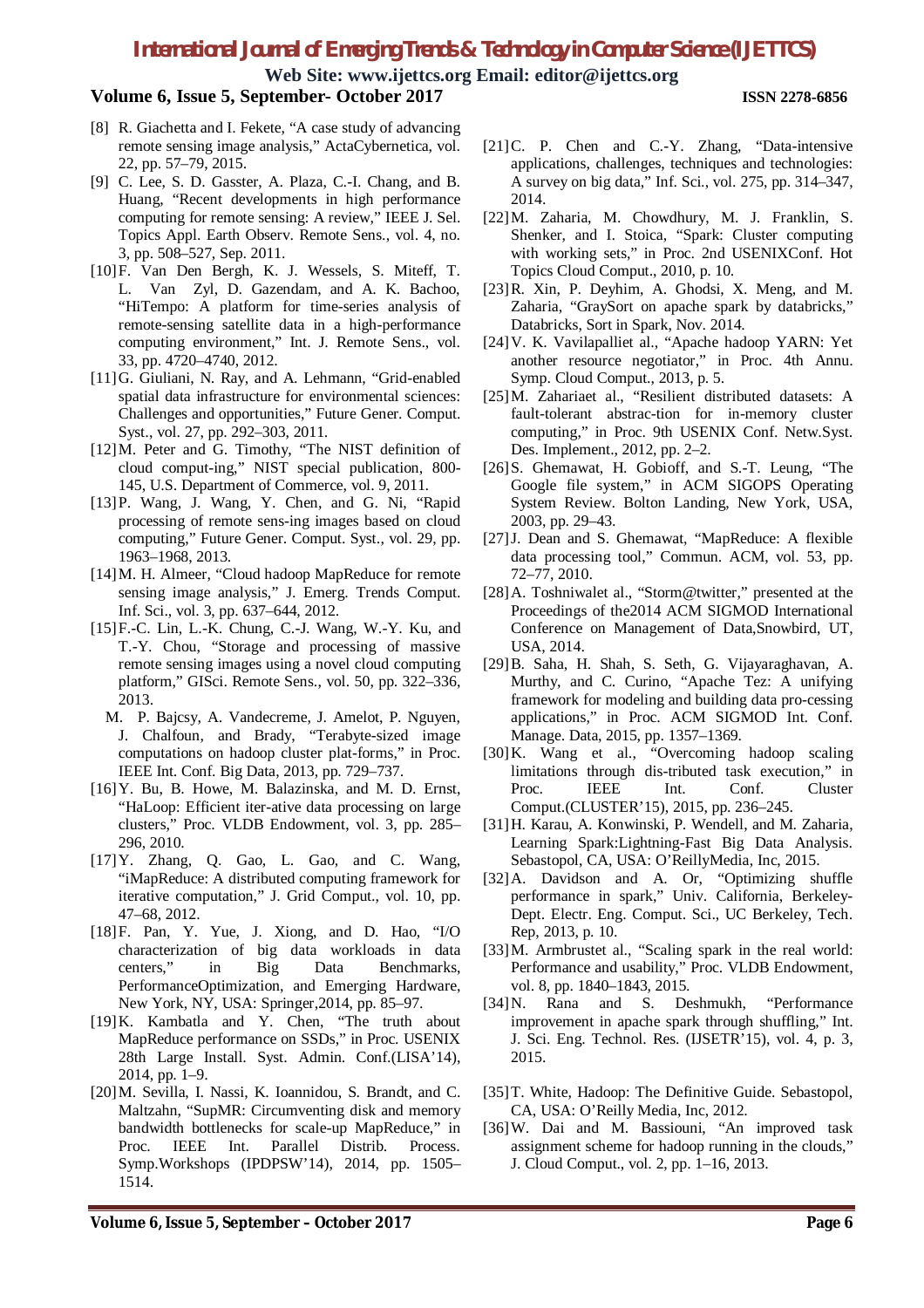**Web Site: www.ijettcs.org Email: editor@ijettcs.org**

# **Volume 6, Issue 5, September- October 2017 ISSN 2278-6856**

- [37]J. Xing and R. Sieber, "Sampling based image splitting in large scale dis-tributed computing of earth Sens. Symp. (IGARSS'14), 2014, pp. 1409–1412.
- [38]A. Ajiet al., "Hadoop GIS: A high performance spatial data warehousing system over MapReduce," Proc. VLDB Endowment, vol. 6, pp. 1009– 1020, 2013.
- [39]N. Ritter et al., "GeoTIFF format specification GeoTIFF revision 1.0," 2000, pp. 1–95 [Online]. Available: http://www.remotesensing.org/ geotiff/spec/geotiffhome.html.
- [40]M. Folk, A. Cheng, and K. Yates, "HDF-5: A file format and I/O library for high performance computing applications," in Proc. Supercomput., 1999, pp. 5–33.
- [41]R. Rew and G. Davis, "NetCDF: An interface for scientific data access," IEEE Comput. Graph. Appl., vol. 10, no. 4, pp. 76–82, Jul. 1990.
- [42]Y. Ma, L. Wang, D. Liu, P. Liu, J. Wang, and J. Tao, "Generic parallel programming for massive remote sensing data processing," in Proc. IEEEInt. Conf. Cluster Comput. (CLUSTER'12), 2012, pp. 420–428.
- [43]T. N. Carlson and D. A. Ripley, "On the relation between NDVI, frac-tional vegetation cover, and leaf area index," Remote Sens. Environ., vol. 62, pp. 241– 252, 1997.
- [44]B.-C. Gao, "NDWI—A normalized difference water index for remote sensing of vegetation liquid water from space," Remote Sens. Environ., vol. 58, pp. 257– 266, 1996.

[46] G. H. Ball and D. J. Hall, "ISODATA, a novel method of data analysis and pattern classification," DTIC Document, 1965.

[47] J. A. Hartigan and M. A. Wong, "Algorithm AS 136: A k-means clustering algorithm," Appl. Statist., vol. 28, pp. 100-108, 1979.

[48] F. D. Sacerdoti, M. J. Katz, M. L. Massie, and D. E. Culler, "Wide area cluster monitoring with ganglia," in Proc. IEEE Int. Conf. ClusterComput., 2003, pp. 289–298.

[49] Cloudear, Tuning the Cluster for MapReduce v2 (YARN), 2014 [Online]. Available: http://www.cloudera.com/documentation/enterprise/ latest/topics/cdh\_ig\_yarn\_tuning.html.

pp. Z. Jiang et al., "Analysis of NDVI and scaled fraction," Remote Sens. Environ., vol. 101, 366–378, 2006.

- [50]S.-B. Duan, Z.-L. Li, B.-H. Tang, H. Wu, and R. Tang, "Generation of time-consistent land surface temperature product from MODIS data," Remote Sens. Environ., vol. 140, pp. 339–349, 2014.
- [52] J. Wickham, C. Barnes, M. Nash, and T. Wade, "Combining NLCD and MODIS to create a land cover-albedo database for the continental united states," Remote Sens. Environ., vol. 170, pp. 143–152, 2015.
- [53] C. A. Clark and P. W. Arritt, "Numerical simulations of the effect of soil moisture and vegetation cover on

the development of deep convection," J. Appl. Meteorol., vol. 34, pp. 2029–2045, 1995.

- observation data," in Proc. IEEE Int. Geosci.Remote [54] Y. Ding, X. Zheng, T. Jiang, and K. Zhao, "Comparison and validation of long time serial global GEOV1 and regional Australian MODIS fractional vegetation cover products over the Australian continent," Remote Sens., vol. 7, pp. 5718–5733, 2015.
	- [55] J. Wang, Y. Zhao, C. Li, L. Yu, D. Liu, and P. Gong, "Mapping global land cover in 2001 and 2010 with spatial–temporal consistency at 250 m resolution," ISPRS J. Photogramm. Remote Sens., vol. 103, pp. 38–47, 2015.
	- [56] E. Vermote, S. Kotchenova, and J. Ray, "MODIS surface reflectance user's guide version 1.3," in MODIS Land SurfaceReflectance Science Computing Facility, 2011 [Online]. Available:http://www.modissr.ltdri.org/.
	- [57] Z. Wan, "MODIS land surface temperature products users' guide," Inst. Comput. Earth Syst. Sci., Univ. California, Santa Barbara, CA, USA, 2006 [Online]. Available: http://www.icess. ucsb.edu/modis/LstUsrGuide/usrguide. html.
	- [58] Y. Qu, Q. Liu, S. Liang, L. Wang, N. Liu, and S. Liu, "Direct-estimation algorithm for mapping daily landsurface broadband albedo from MODIS data," IEEE Trans. Geosci. Remote Sens., vol. 52, no. 2, pp. 907– 919, Feb. 2014.
	- [59] S. Liang et al., "A long-term Global LAnd Surface Satellite (GLASS) data-set for environmental studies," Int. J. Digital Earth, vol. 6, pp. 5–33, 2013.
	- [60] A. Strahler et al., "MODIS land cover product: Algorithm theoretical basis document," University College of London, London, U.K., 1994.
	- [61] E. Bartholomé and A. Belward, "GLC2000: A new approach to global land cover mapping from earth observation data," Int. J. Remote Sens., vol. 26, pp. 1959–1977, 2005.
	- [62] A. Krizhevsky, I. Sutskever, and G. E. Hinton, "ImageNetclassifica-tion with deep convolutional neural networks," in Advances in NeuralInformation Processing Systems, Neural Information Processing Systemconference, 2012, pp. 1097–1105.
	- [63] X. Menget al., "MLlib: Machine learning in apache spark," arXiv preprint arXiv:1505.06807, 2015.
- difference vegetation index retrievals of vegetation [64] R. B. Zadehet al., "linalg: Matrix computations in apache spark," arXiv preprint arXiv:1509.02256, p. 13, 2015.
	- [65] L. Fang, M. Wang, D. Li, and J. Pan, "CPU/GPU near real-time prepro-cessing for ZY-3 satellite images: Relative radiometric correction, MTF compensation, and geocorrection," ISPRS J. Photogramm. Remote Sens., vol. 87, pp. 229–240, 2014.
	- [66] A. Plaza, Q. Du, Y.-L. Chang, and R. L. King, "High performance com-puting for hyperspectral remote sensing," IEEE J. Sel. Topics Appl. EarthObserv. Remote Sens., vol. 4, no. 3, pp. 528–544, Sep. 2011.